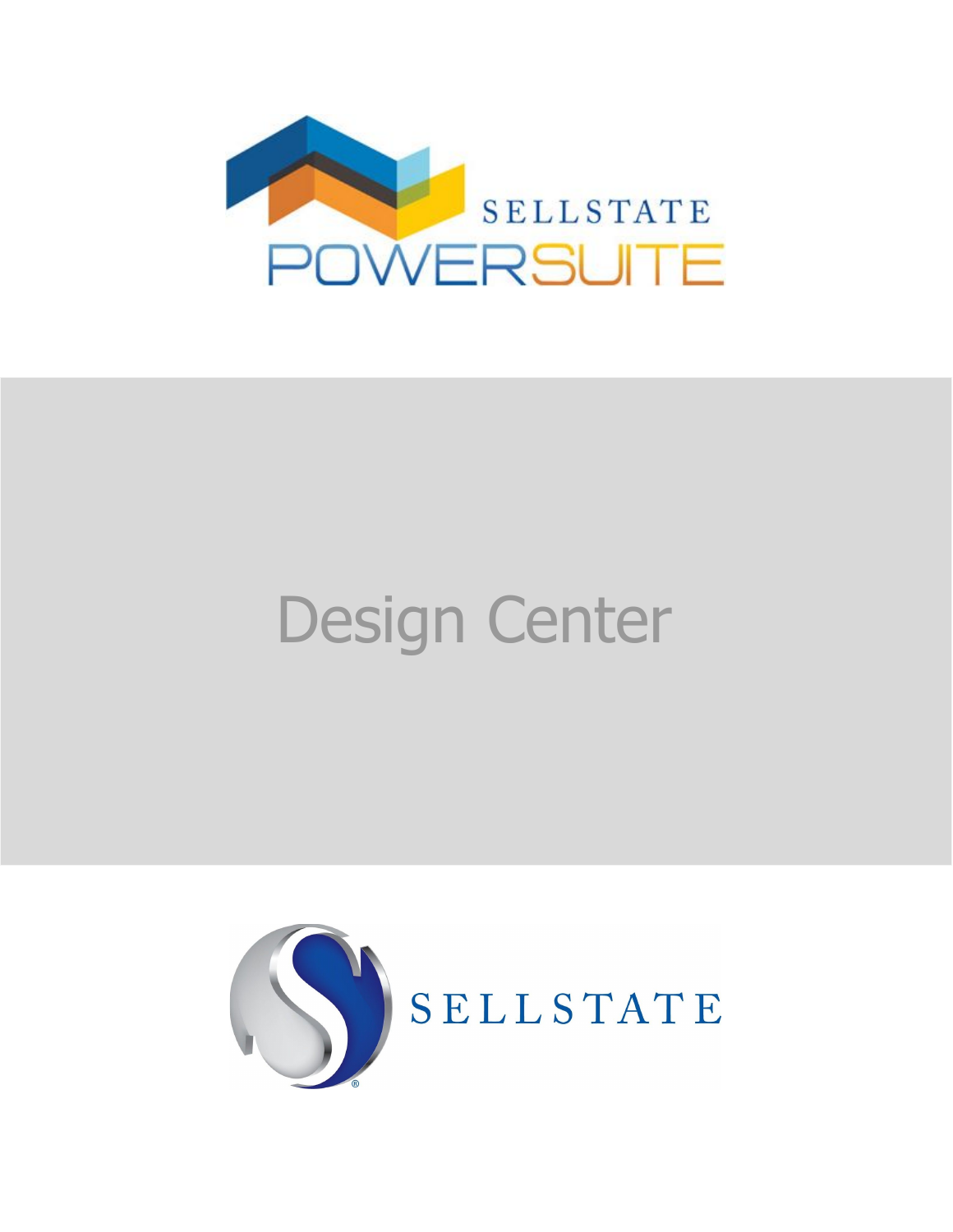\_

The Power Suite Design Center module is an extremely easy-to-use tool that will provide you with an easy way to generate professional marketing flyers. In just a few clicks, you can create professional quality materials incorporating information from CMAzing! After you make your CMA, click on the Flyer button, choose a couple of the pre-made flyer templates, print them out, and then include them with the CMA at your presentation. Other great features of the Design Center include:

\_\_\_\_\_\_\_\_\_\_\_\_\_\_\_\_\_\_\_\_\_\_\_\_\_\_\_\_\_\_\_\_\_\_\_\_\_\_\_\_\_\_\_\_\_\_\_\_\_\_\_\_\_\_\_\_\_\_\_\_\_\_\_\_\_\_\_\_\_\_\_\_\_\_\_\_\_\_\_\_\_\_\_\_\_\_\_\_\_\_\_\_\_\_\_\_\_\_\_\_\_\_\_\_\_\_\_\_\_\_\_\_\_\_\_\_\_\_\_\_\_\_\_\_\_\_\_\_\_\_\_\_\_\_\_\_\_\_\_\_\_\_

- Includes dozens of professional flyer, brochure, postcard and property card templates.
- Build your marketing materials quickly, selecting from menus of creative copy.
- Save flyers and brochures as .pdf files to post on your website.
- Print or email all design templates.

Create custom property flyers, brochures, postcards, and property cards using Power Suite Design Center.

#### **Create a Flyer, Brochure, Postcard, or Property Card**

There are two ways to import listings into the Design Center. The first option will be to import a file of listings that you have exported from your native MLS system. Browse your computer and import your saved file into the Design Center. Upload the file and you will be advanced to the Properties panel.

Choose which marketing piece you would like to create, enter a subject address or area, and click Start.



\_\_\_\_\_\_\_\_\_\_\_\_\_\_\_\_\_\_\_\_\_\_\_\_\_\_\_\_\_\_\_\_\_\_\_\_\_\_\_\_\_\_\_\_\_\_\_\_\_\_\_\_\_\_\_\_\_\_\_\_\_\_\_\_\_\_\_\_\_\_\_\_\_\_\_\_\_\_\_\_\_\_\_\_\_\_\_\_\_\_\_\_\_\_\_\_\_\_\_\_\_\_\_\_\_\_\_\_\_\_\_\_\_\_\_\_\_\_\_\_\_\_\_\_\_\_\_\_\_\_\_\_\_\_\_\_\_\_\_\_\_\_

**Flyers** are one page, single-sided **Brochures** are tri-fold designed



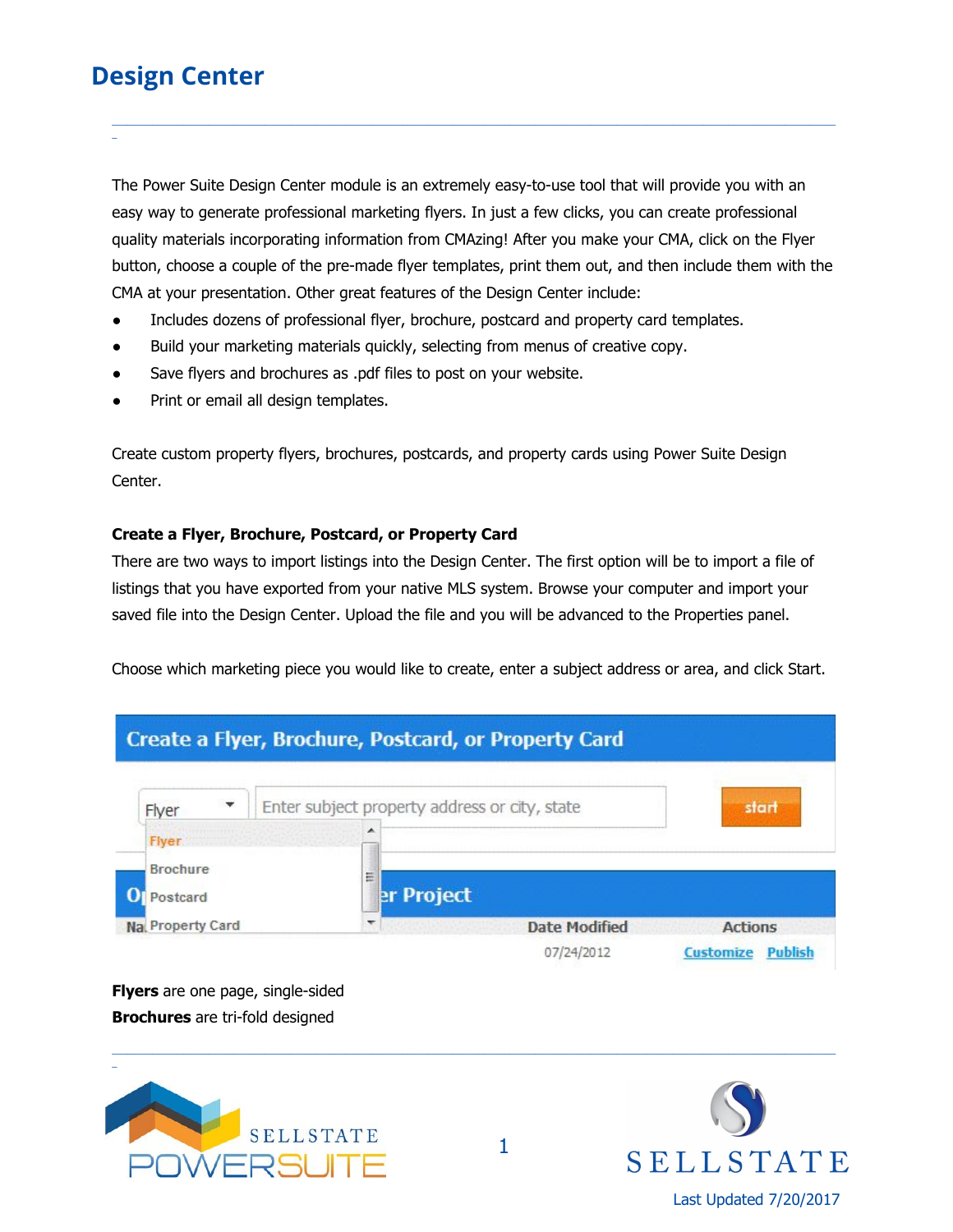\_

**Postcards** can be printed in standard or jumbo format **Property Cards** are business card sized marketing pieces

#### **Searching for Properties**

When you project, the first thing you will need to do is import a file of properties that you have exported from your native MLS system.

\_\_\_\_\_\_\_\_\_\_\_\_\_\_\_\_\_\_\_\_\_\_\_\_\_\_\_\_\_\_\_\_\_\_\_\_\_\_\_\_\_\_\_\_\_\_\_\_\_\_\_\_\_\_\_\_\_\_\_\_\_\_\_\_\_\_\_\_\_\_\_\_\_\_\_\_\_\_\_\_\_\_\_\_\_\_\_\_\_\_\_\_\_\_\_\_\_\_\_\_\_\_\_\_\_\_\_\_\_\_\_\_\_\_\_\_\_\_\_\_\_\_\_\_\_\_\_\_\_\_\_\_\_\_\_\_\_\_\_\_\_\_

Browse your computer and import your saved file into the Design Center. Upload the file and you will be advanced to the Properties panel.

### **Import MLS Data**

**Step 1:** Create an MLS file to import by searching your MLS, selecting the properties you want to include in your report, and export them to a file on your computer.

You need to make your MLS selection first. Click Import Settings to change your MLS selection.

Browse and select the exported MLS file into Design Center. Step 2:

Choose File No file chosen

Step 3: Upload the MLS file and proceed to the Comps panel.

**Upload** 



Listings **Listings** | Featured Listings **Featured Searches | Open Houses Preferred Listing Manager Preferred Listing Settings** 

The second option is to pull any property in the Listings Application of the Dashboard that you currently have in the MLS, or manually added. You will need to open the My Applications Menu and select the Listings Application and select Listings.





\_\_\_\_\_\_\_\_\_\_\_\_\_\_\_\_\_\_\_\_\_\_\_\_\_\_\_\_\_\_\_\_\_\_\_\_\_\_\_\_\_\_\_\_\_\_\_\_\_\_\_\_\_\_\_\_\_\_\_\_\_\_\_\_\_\_\_\_\_\_\_\_\_\_\_\_\_\_\_\_\_\_\_\_\_\_\_\_\_\_\_\_\_\_\_\_\_\_\_\_\_\_\_\_\_\_\_\_\_\_\_\_\_\_\_\_\_\_\_\_\_\_\_\_\_\_\_\_\_\_\_\_\_\_\_\_\_\_\_\_\_\_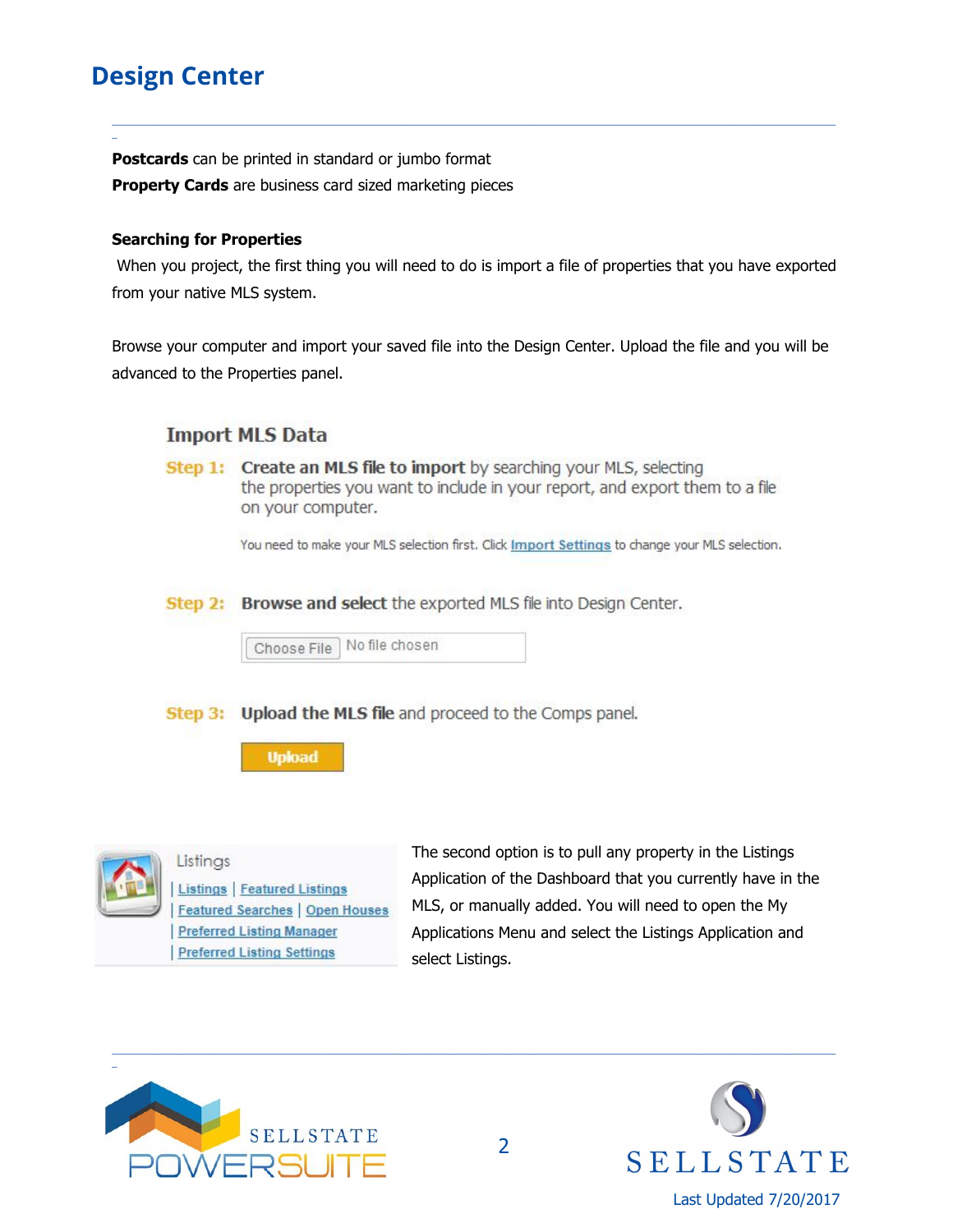\_

In the Listings Application, you will be able to import any listing into the Design Center Application by selecting Create Flyer under the Actions drop-down menu.

\_\_\_\_\_\_\_\_\_\_\_\_\_\_\_\_\_\_\_\_\_\_\_\_\_\_\_\_\_\_\_\_\_\_\_\_\_\_\_\_\_\_\_\_\_\_\_\_\_\_\_\_\_\_\_\_\_\_\_\_\_\_\_\_\_\_\_\_\_\_\_\_\_\_\_\_\_\_\_\_\_\_\_\_\_\_\_\_\_\_\_\_\_\_\_\_\_\_\_\_\_\_\_\_\_\_\_\_\_\_\_\_\_\_\_\_\_\_\_\_\_\_\_\_\_\_\_\_\_\_\_\_\_\_\_\_\_\_\_\_\_\_



#### **Properties**

Sort the property listing table by any of the available criteria and use the checkboxes to select the properties you would like to include in your project and click Customize.

\_\_\_\_\_\_\_\_\_\_\_\_\_\_\_\_\_\_\_\_\_\_\_\_\_\_\_\_\_\_\_\_\_\_\_\_\_\_\_\_\_\_\_\_\_\_\_\_\_\_\_\_\_\_\_\_\_\_\_\_\_\_\_\_\_\_\_\_\_\_\_\_\_\_\_\_\_\_\_\_\_\_\_\_\_\_\_\_\_\_\_\_\_\_\_\_\_\_\_\_\_\_\_\_\_\_\_\_\_\_\_\_\_\_\_\_\_\_\_\_\_\_\_\_\_\_\_\_\_\_\_\_\_\_\_\_\_\_\_\_\_\_



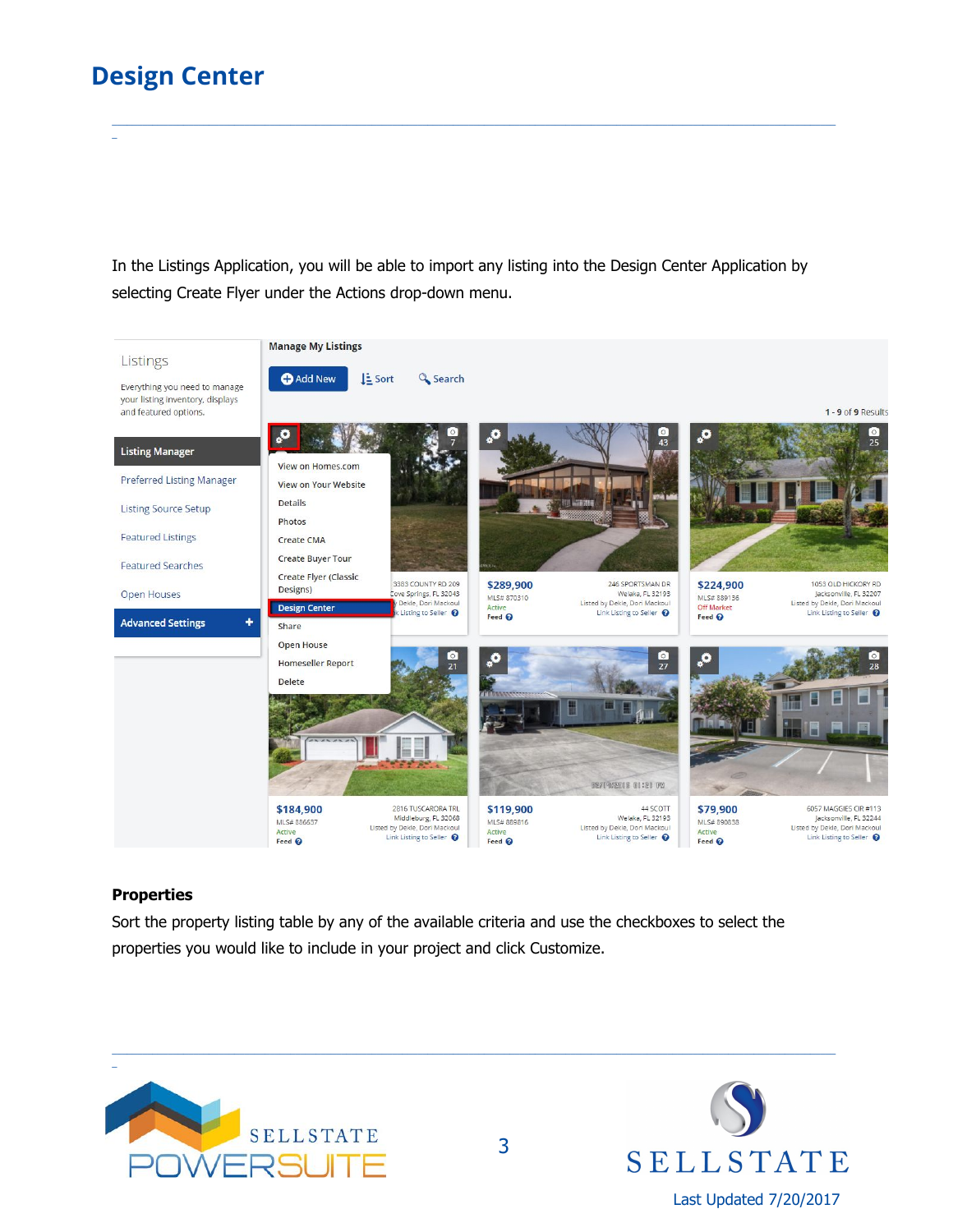#### \_\_\_\_\_\_\_\_\_\_\_\_\_\_\_\_\_\_\_\_\_\_\_\_\_\_\_\_\_\_\_\_\_\_\_\_\_\_\_\_\_\_\_\_\_\_\_\_\_\_\_\_\_\_\_\_\_\_\_\_\_\_\_\_\_\_\_\_\_\_\_\_\_\_\_\_\_\_\_\_\_\_\_\_\_\_\_\_\_\_\_\_\_\_\_\_\_\_\_\_\_\_\_\_\_\_\_\_\_\_\_\_\_\_\_\_\_\_\_\_\_\_\_\_\_\_\_\_\_\_\_\_\_\_\_\_\_\_\_\_\_\_ \_ Search Results for: ML #: L35217 Revise this Search  $\begin{array}{|c|c|c|}\hline * & N & * \\ \hline \end{array}$  $\Theta$   $\Theta$  + Road Sola ivenity<br>America Emerald Bay  $[13]$  $\sqrt{1}$ Laguna Beach S CONTRACTOR Aliso & Wood Canyons Park S Const Hay  $\alpha$  $\overline{1}$ bing A Hide Map Select All 0 Selected; Listing 1-1  $\nabla$  P Listing Id Address Sold Date Age Beds Status City **List Price** Sold Price List Date Baths DOM  $1135217$ 15 932 Meadowlark Dr Expired Laguna B... 51,249,000 02/11/11 1992 4 3 187

#### **Customize**

The following sections are available for customization by clicking the edit icon in the top right portion of

 $\mathscr{O}$ the section header:



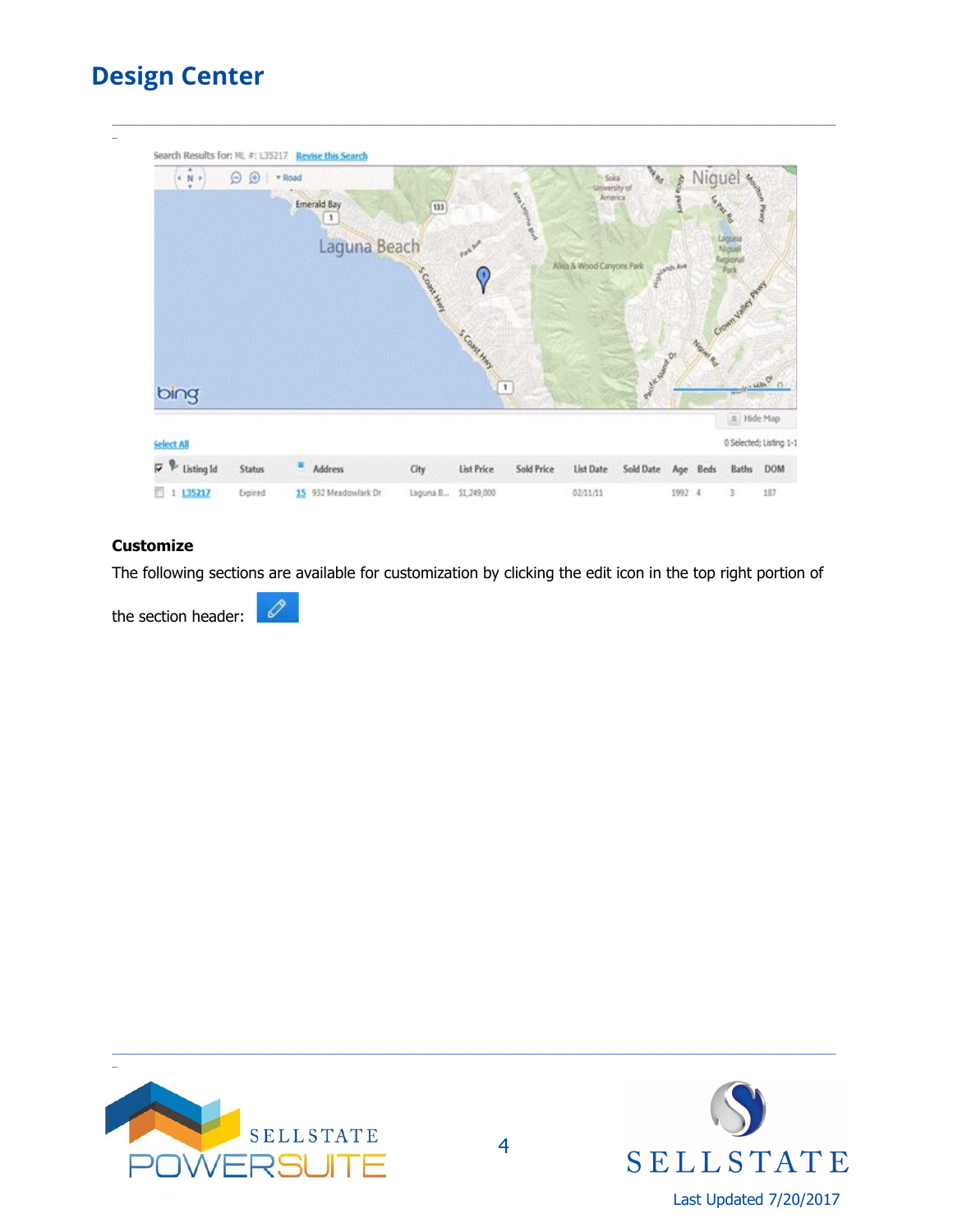#### **Property Details**

\_

Upload or change the property photo from what is populated from the MLS listing. Write your own custom headlines, choose the features to highlight, and add custom remarks about the property.

\_\_\_\_\_\_\_\_\_\_\_\_\_\_\_\_\_\_\_\_\_\_\_\_\_\_\_\_\_\_\_\_\_\_\_\_\_\_\_\_\_\_\_\_\_\_\_\_\_\_\_\_\_\_\_\_\_\_\_\_\_\_\_\_\_\_\_\_\_\_\_\_\_\_\_\_\_\_\_\_\_\_\_\_\_\_\_\_\_\_\_\_\_\_\_\_\_\_\_\_\_\_\_\_\_\_\_\_\_\_\_\_\_\_\_\_\_\_\_\_\_\_\_\_\_\_\_\_\_\_\_\_\_\_\_\_\_\_\_\_\_\_

| Primary Headline:   |                              |                |                                                                                                                                                                                                                                                                              | Photo        |                            |
|---------------------|------------------------------|----------------|------------------------------------------------------------------------------------------------------------------------------------------------------------------------------------------------------------------------------------------------------------------------------|--------------|----------------------------|
| Secondary Headline: |                              |                |                                                                                                                                                                                                                                                                              |              |                            |
| Address:            | 3925 Torrey Hill Ln          |                |                                                                                                                                                                                                                                                                              |              | Upload/<br>Change<br>Photo |
|                     | State: CA<br>City: San Diego |                | Zip: 92130                                                                                                                                                                                                                                                                   |              |                            |
| Beds:               | Price:<br>Baths: 4           |                | Square Feet: 4208                                                                                                                                                                                                                                                            |              | Next>                      |
| Elementary School:  |                              | Middle School: |                                                                                                                                                                                                                                                                              | High School: |                            |
| Features:           |                              |                |                                                                                                                                                                                                                                                                              |              | <b>Clear Features</b>      |
| 1                   | ۳                            | $\overline{2}$ |                                                                                                                                                                                                                                                                              | 3            |                            |
| 4                   |                              | 5              |                                                                                                                                                                                                                                                                              | 6            |                            |
| $\overline{7}$      | ÷                            | 8              |                                                                                                                                                                                                                                                                              | 9            |                            |
| 10                  | ۳                            | 11             |                                                                                                                                                                                                                                                                              | 12           | ÷                          |
| Remarks:            |                              |                | Spectacular Setting, stately traditional estate combines craftsmanship and elegance.<br>Outstanding curb sppeal, stunning entryway with grand staircase. Hardood Flooring, crown<br>molding, custom paint, generous rooms sizes and an inviting and cozy formal living room. |              | $\Xi$                      |
|                     |                              |                | Custom office/library, spacous dining room and an extraordinary family room. Master suite                                                                                                                                                                                    |              |                            |



#### **Print Format**

Once you have made all your edits, click Publish.





\_\_\_\_\_\_\_\_\_\_\_\_\_\_\_\_\_\_\_\_\_\_\_\_\_\_\_\_\_\_\_\_\_\_\_\_\_\_\_\_\_\_\_\_\_\_\_\_\_\_\_\_\_\_\_\_\_\_\_\_\_\_\_\_\_\_\_\_\_\_\_\_\_\_\_\_\_\_\_\_\_\_\_\_\_\_\_\_\_\_\_\_\_\_\_\_\_\_\_\_\_\_\_\_\_\_\_\_\_\_\_\_\_\_\_\_\_\_\_\_\_\_\_\_\_\_\_\_\_\_\_\_\_\_\_\_\_\_\_\_\_\_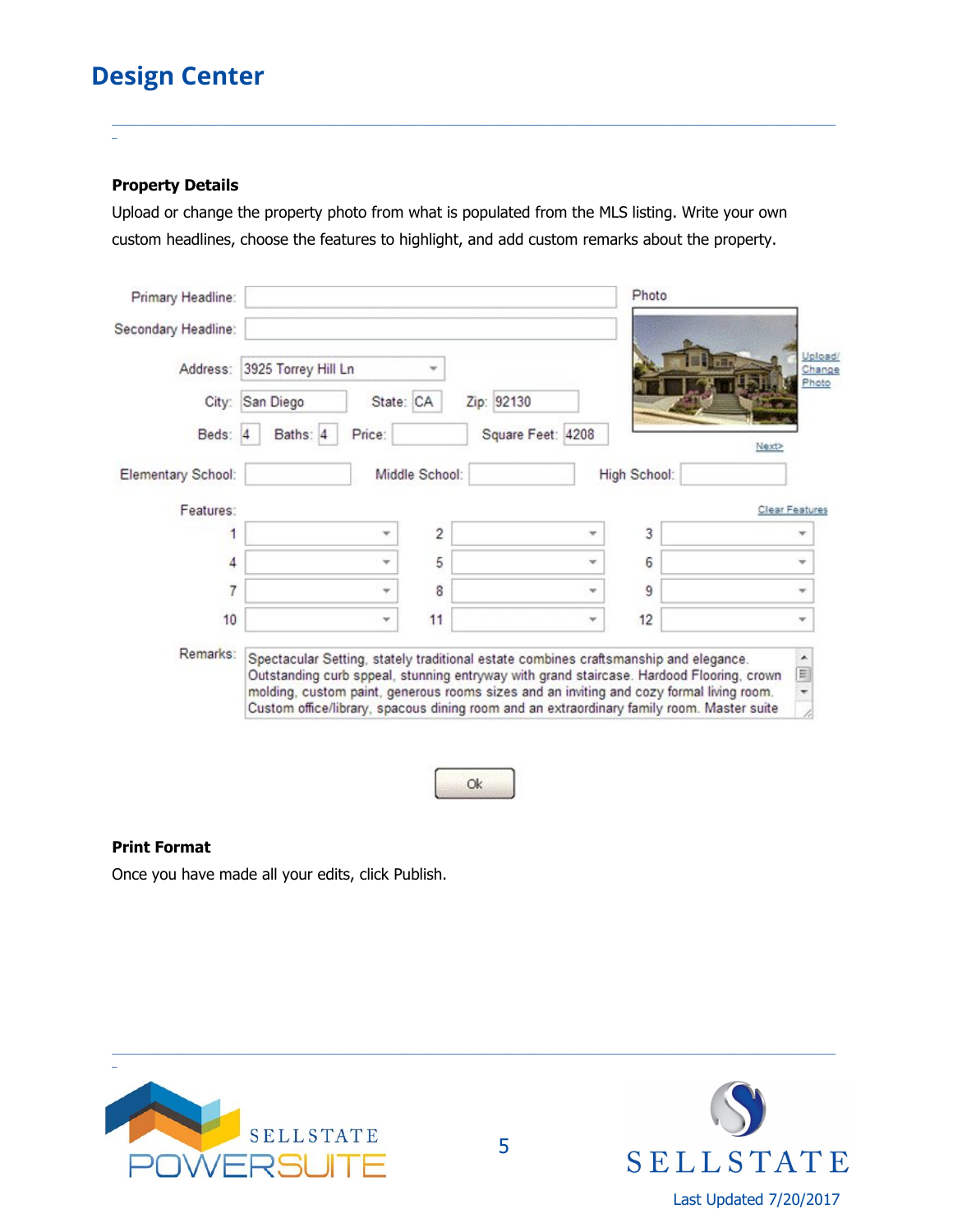\_



\_\_\_\_\_\_\_\_\_\_\_\_\_\_\_\_\_\_\_\_\_\_\_\_\_\_\_\_\_\_\_\_\_\_\_\_\_\_\_\_\_\_\_\_\_\_\_\_\_\_\_\_\_\_\_\_\_\_\_\_\_\_\_\_\_\_\_\_\_\_\_\_\_\_\_\_\_\_\_\_\_\_\_\_\_\_\_\_\_\_\_\_\_\_\_\_\_\_\_\_\_\_\_\_\_\_\_\_\_\_\_\_\_\_\_\_\_\_\_\_\_\_\_\_\_\_\_\_\_\_\_\_\_\_\_\_\_\_\_\_\_\_

On the publish page you can make the following selections/customizations:

- **Style Group**. Premium styles are pre-designed and do not allow font or color customizations. Customizable flyers allow you to choose your font and flyer accent color.
- **Design Theme**. There are many designs to choose from within each style group.
- **Font**. For customizable styles you can choose the font you would like your media printed with.

\_\_\_\_\_\_\_\_\_\_\_\_\_\_\_\_\_\_\_\_\_\_\_\_\_\_\_\_\_\_\_\_\_\_\_\_\_\_\_\_\_\_\_\_\_\_\_\_\_\_\_\_\_\_\_\_\_\_\_\_\_\_\_\_\_\_\_\_\_\_\_\_\_\_\_\_\_\_\_\_\_\_\_\_\_\_\_\_\_\_\_\_\_\_\_\_\_\_\_\_\_\_\_\_\_\_\_\_\_\_\_\_\_\_\_\_\_\_\_\_\_\_\_\_\_\_\_\_\_\_\_\_\_\_\_\_\_\_\_\_\_\_

- **Color**. For customizable styles you can choose the accent colors for your media
- **Print Report**. Choose to print your media, email it, or post a link to it on your website



fivers are printed on full 8.5" by 11" paper.